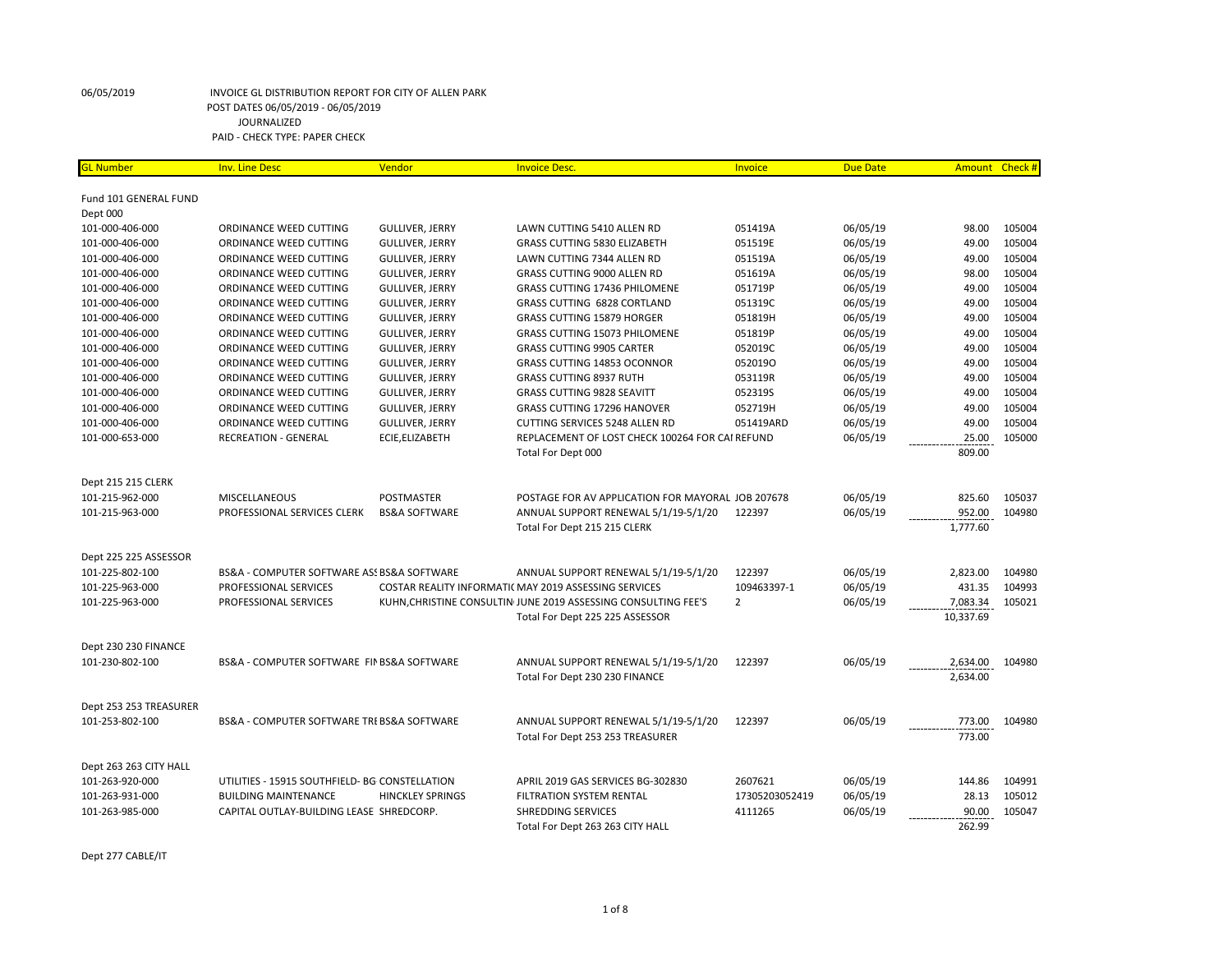| <b>GL Number</b>                          | <b>Inv. Line Desc</b>                          | Vendor                                                                      | <b>Invoice Desc.</b>                                                           | Invoice            | <b>Due Date</b> | Amount          | Check #          |
|-------------------------------------------|------------------------------------------------|-----------------------------------------------------------------------------|--------------------------------------------------------------------------------|--------------------|-----------------|-----------------|------------------|
| 101-277-934-500                           | <b>COMPUTER BREAK-FIX</b>                      | SOUTHERN MICHIGAN INFOR IT SERVICES ADMIN                                   |                                                                                | 3702               | 06/05/19        | 1,200.00        | 105049           |
| 101-277-934-500                           | <b>COMPUTER BREAK-FIX</b>                      | SOUTHERN MICHIGAN INFOR IT SERVICES ADMIN                                   |                                                                                | 3721               | 06/05/19        | 2,320.00        | 105049           |
| 101-277-934-500                           | <b>COMPUTER BREAK-FIX</b>                      | SOUTHERN MICHIGAN INFOR IT SERVICES ADMIN                                   |                                                                                | 3732               | 06/05/19        | 1,880.00        | 105049           |
| 101-277-984-000                           | COMPUTER EQUIPMENT/SOFTWAI CDW GOVERNMENT, LLC |                                                                             | IT EQUIPMENT                                                                   | RZK3731            | 06/05/19        | 999.69          | 104987           |
| 101-277-984-000                           | COMPUTER EQUIPMENT/SOFTWAI CDW GOVERNMENT, LLC |                                                                             | <b>IT CABLE</b>                                                                | SBF9660            | 06/05/19        | 295.64          | 104987           |
| 101-277-984-000                           | COMPUTER EQUIPMENT/SOFTWAI CDW GOVERNMENT, LLC |                                                                             | <b>CREDIT ON RET IT PROD</b>                                                   | SDP7464            | 06/05/19        | (295.64)        | 104987           |
| 101-277-984-000                           | COMPUTER EQUIPMENT/SOFTWAI CDW GOVERNMENT, LLC |                                                                             | <b>IT CABLE</b>                                                                | SDQ9542            | 06/05/19        | 397.98          | 104987           |
| 101-277-984-000                           | COMPUTER EQUIPMENT/SOFTWAISEE CLICK FIX        |                                                                             | CONNECT ANNUAL LISC 6/10/19-6/9/20                                             | 2017-2086          | 06/05/19        | 4,866.75        | 105044           |
|                                           |                                                |                                                                             | Total For Dept 277 CABLE/IT                                                    |                    |                 | 11,664.42       |                  |
| Dept 305 305 POLICE DEPARTMENT            |                                                |                                                                             |                                                                                |                    |                 |                 |                  |
| 101-305-729-000                           | K-9 SUPPLIES                                   | PET SUPPLIES PLUS                                                           | <b>K-9 SUPPLIES</b>                                                            | 34733              | 06/05/19        | 74.53           | 105034           |
| 101-305-729-000                           | K-9 SUPPLIES                                   | PET SUPPLIES PLUS                                                           | K-9 SUPPLIES                                                                   | 34724              | 06/05/19        | 57.69           | 105034           |
| 101-305-729-000                           | <b>K-9 OPERATING COSTS</b>                     | SOUTHPOINTE VETERINARY                                                      | <b>VET SERVICES FOR PHANTOM</b>                                                | 333586             | 06/05/19        | 65.00           | 105053           |
| 101-305-805-000                           | <b>VEHICLE TOWING</b>                          | <b>CITY TOWING</b>                                                          | 57 VEHICLES TOWED AND 13 PERSONAL 5/1/19 5/1/19-5/15/19                        |                    | 06/05/19        | 13,205.00       | 104989           |
| 101-305-853-000                           | <b>TELEPHONE</b>                               |                                                                             | AMERICAN MESSAGING LLC CHAPLAIN PAGER 5/15/19-6/14/19                          | Z1319539TE         | 06/05/19        | 16.33           | 104971           |
| 101-305-853-000                           | <b>TELEPHONE- POLICE</b>                       | <b>VERIZON WIRELESS</b>                                                     | POLICE SERVICES 4/11/19-5/10/19                                                | 9829946255         | 06/05/19        | 725.57          | 105063           |
| 101-305-934-500                           | <b>COMPUTER BREAK-FIX</b>                      |                                                                             | SOUTHERN MICHIGAN INFOR COMPUTER SERVICES POLICE DEPT                          | 3724               | 06/05/19        | 800.00          | 105049           |
| 101-305-961-000                           | POL. TRAIN-ACT 302 ST. GRANT                   | <b>HITS INC</b>                                                             | EDUCATIONAL SEMINAR OFFICER FRANCO                                             | 6398               | 06/05/19        | 250.00          | 105013           |
|                                           |                                                |                                                                             | Total For Dept 305 305 POLICE DEPARTMENT                                       |                    |                 | 15,194.12       |                  |
| Dept 340 340 FIRE DEPARTMENT              |                                                |                                                                             |                                                                                |                    |                 |                 |                  |
| 101-340-757-500                           | <b>RESCUE SUPPLIES</b>                         | BAKER'S GAS & WELDING SUF OXYGEN FOR EMS USE                                |                                                                                | 01567194           | 06/05/19        | 106.61          | 104974           |
| 101-340-757-500                           | <b>RESCUE SUPPLIES</b>                         | J & B MEDICAL SUPPLY, INC. RESCUE SUPPLIES                                  |                                                                                | 5434982            | 06/05/19        | 1,197.08        | 105017           |
| 101-340-805-000                           | AMBULANCE BILLING                              | ACCUMED BILLING INC.                                                        | FIRE SERVICES 5/1/19-5/31/19                                                   | 22002              | 06/05/19        | 4,367.11        | 104970           |
| 101-340-853-000                           | TELEPHONE-FIRE CHIEF FAX & BAC AT & T          |                                                                             | FIRE DEPT SERVICES 5/10/19-6/9/19                                              | 313928837705 M     | 06/05/19        | 213.08          | 104973           |
| 101-340-853-000                           | <b>TELEPHONE FIRE</b>                          | <b>VERIZON WIRELESS</b>                                                     | FIRE DEPT SERVICES 4/11-5/10/19                                                | 9829861708         | 06/05/19        | 96.02           | 105062           |
| 101-340-920-000                           | UTILITIES- 6730 ROOSEVELT - BG-2 CONSTELLATION |                                                                             | APRIL 2019 GAS SERVICES BG-218249                                              | 2607620            | 06/05/19        | 1,025.88        | 104991           |
| 101-340-920-000                           | UTILITIES- 6730 ROOSEVELT- BG-21 CONSTELLATION |                                                                             | APRIL 2019 GAS SERVICES BG-212667                                              | 2607626            | 06/05/19        | 425.17          | 104991           |
| 101-340-931-000                           | <b>BUILDING MAINTENANCE</b>                    |                                                                             | CUMMINS BRIDGEWAY, LLC. GENERATOR RENTAL 9/10/18-10/8/18                       | S6-18499           | 06/05/19        | 7,791.85        | 104994           |
|                                           |                                                |                                                                             |                                                                                |                    |                 |                 |                  |
| 101-340-931-000                           | <b>BUILDING MAINTENANCE</b>                    |                                                                             | CUMMINS BRIDGEWAY, LLC. DISCONNECT GENERATOR RENTAL                            | S6-13637           | 06/05/19        | 759.50          | 104994           |
| 101-340-934-500                           | <b>COMPUTER BREAK-FIX</b>                      | SOUTHERN MICHIGAN INFOR IT SERVICES FIRE DEPT<br><b>GLENDALE AUTO VALUE</b> | <b>PARTS</b>                                                                   | 3734<br>359-167911 | 06/05/19        | 800.00<br>8.19  | 105049<br>105003 |
| 101-340-939-000                           | <b>VEHICLE MAINTENANCE</b>                     |                                                                             |                                                                                |                    | 06/05/19        |                 |                  |
| 101-340-939-000                           | <b>VEHICLE MAINTENANCE</b>                     | <b>INTERSTATE BATTERY OF SE N PARTS</b>                                     |                                                                                | 60004291           | 06/05/19        | 255.90          | 105016           |
| 101-340-939-000                           | <b>VEHICLE MAINTENANCE</b>                     |                                                                             | TREDROC TIRE ALLEN PARK 7: SERVICES ON MOUNT & BALANCE FIRE VEHICLE 7360051411 | 5690738-00         | 06/05/19        | 905.94<br>62.67 | 105060           |
| 101-340-939-000                           | <b>VEHICLE MAINTENANCE</b>                     | THE W.W. WILLIAMS COMPAI PARTS                                              |                                                                                |                    | 06/05/19        |                 | 105067           |
| 101-340-958-000                           | MEMBERSHIP & DUES                              | <b>STATE OF MICHIGAN</b>                                                    | REGISTRATION AS A PRODUCING FACILITY OF N EDWARD CANN                          |                    | 06/05/19        | 75.00           | 105055           |
| 101-340-960-000                           | <b>EDUCATION &amp; TRAINING</b>                | SCHOOLCRAFT COLLEGE                                                         | FIRE OFFICER 111 FOR SGT MCLAURIN                                              | 0845579645         | 06/05/19        | 95.00           | 105041           |
| 101-340-960-000                           | <b>EDUCATION &amp; TRAINING</b>                | SCHOOLCRAFT COLLEGE                                                         | FIRE OFFICER 111 FOR SGT MCLAURIN                                              | 0845579636         | 06/05/19        | 95.00           | 105042           |
|                                           |                                                |                                                                             | Total For Dept 340 340 FIRE DEPARTMENT                                         |                    |                 | 18,280.00       |                  |
| Dept 445 445 DEPARTMENT OF PUBLIC SERVICE |                                                |                                                                             |                                                                                |                    |                 |                 |                  |
| 101-445-728-000                           | <b>OFFICE SUPPLIES</b>                         | CDW GOVERNMENT, LLC                                                         | <b>IT CABLE</b>                                                                | <b>SCH4348</b>     | 06/05/19        | 255.55          | 104987           |
| 101-445-768-000                           | <b>UNIFORMS</b>                                | <b>HARDING DAVID</b>                                                        | REIMBURSEMENT FOR 2 PAIR SAFETY BOOTS                                          | REIMBURSEMENT      | 06/05/19        | 317.98          | 105008           |
| 101-445-939-000                           | <b>VEHICLE MAINTENANCE</b>                     | <b>BAKER'S GAS &amp; WELDING SUF SUPPLIES</b>                               |                                                                                | 01568372           | 06/05/19        | 32.02           | 104974           |
| 101-445-939-000                           | <b>VEHICLE MAINTENANCE</b>                     | BUCK'S OIL CO., INC.                                                        | <b>SUPPLIES</b>                                                                | 78423              | 06/05/19        | 67.50           | 104982           |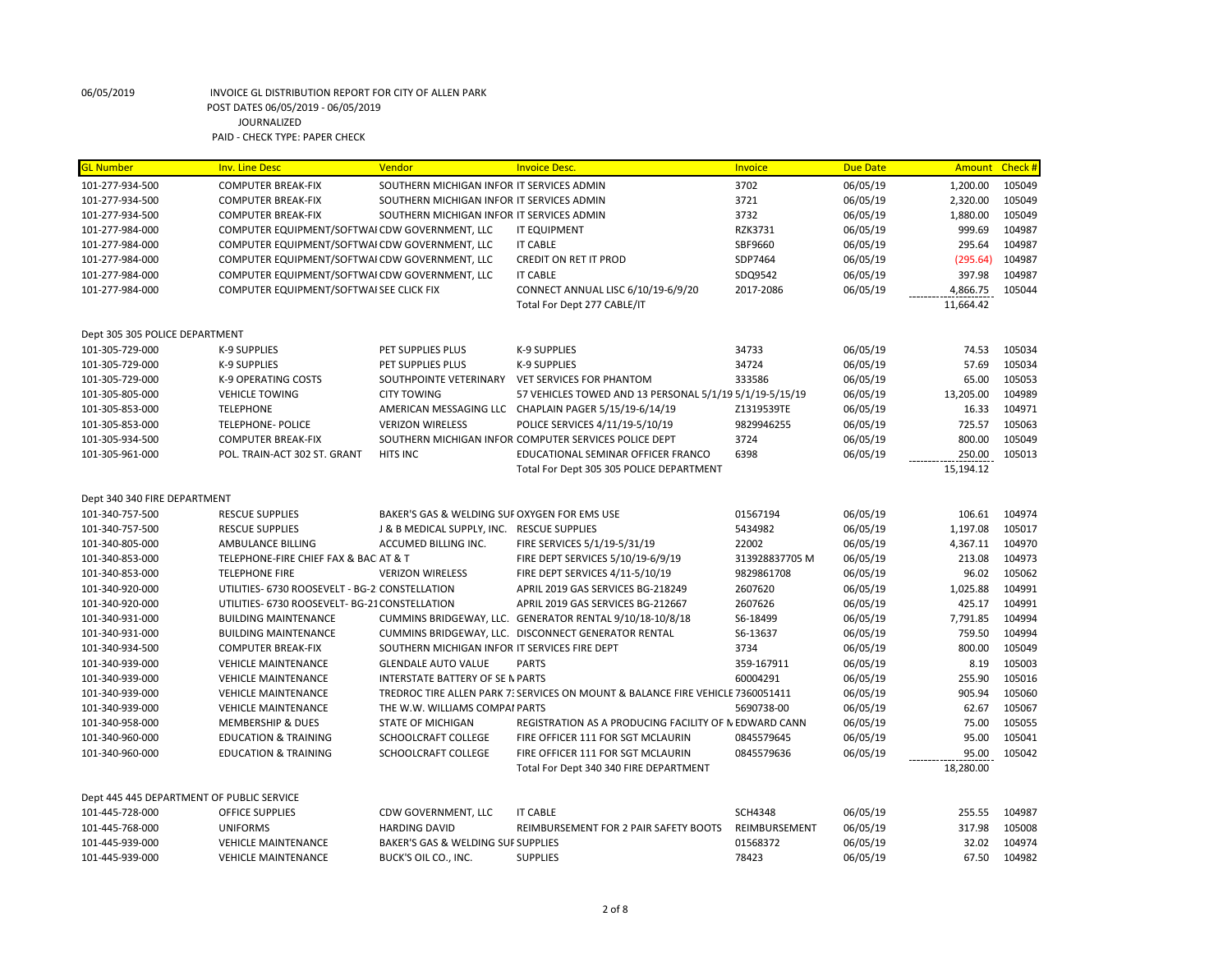| <mark>GL Number</mark>                      | <b>Inv. Line Desc</b>                                                            | <b>Vendor</b>                             | <b>Invoice Desc.</b>                                                       | Invoice         | <b>Due Date</b>      | <b>Amount</b> | Check # |
|---------------------------------------------|----------------------------------------------------------------------------------|-------------------------------------------|----------------------------------------------------------------------------|-----------------|----------------------|---------------|---------|
| 101-445-939-000                             | <b>VEHICLE MAINTENANCE</b>                                                       | <b>VERSALIFT MIDWEST</b>                  |                                                                            | 47286           | 06/05/19             | 114.26        | 104983  |
| 101-445-939-000                             | <b>VEHICLE MAINTENANCE</b>                                                       | J & R TRACTOR, LLC                        | <b>PARTS</b>                                                               | 95217           | 06/05/19             | 98.12         | 105018  |
| 101-445-939-000                             | <b>VEHICLE MAINTENANCE</b>                                                       | WILLIAM F. SELL & SON                     | <b>PARTS</b>                                                               | 340295          | 06/05/19             | 315.88        | 105045  |
| 101-445-962-000                             | <b>MISCELLANEOUS</b>                                                             | COMPREHENSIVE TESTING SO DOT TESTING      |                                                                            | 2619            | 06/05/19             | 229.00        | 104990  |
|                                             |                                                                                  |                                           | Total For Dept 445 445 DEPARTMENT OF PUBLIC SERVICE                        |                 |                      | 1,430.31      |         |
|                                             |                                                                                  |                                           |                                                                            |                 |                      |               |         |
| Dept 707 707 PARKS & REC<br>101-707-757-000 | <b>OPERATING SUPPLIES</b>                                                        | PARK ATHLETIC SUPPLY                      | <b>SUPPLIES</b>                                                            | 170752          | 06/05/19             | 10.00         | 105033  |
|                                             | <b>PARK SERVICES</b>                                                             | <b>HADDIX ELECTRIC</b>                    |                                                                            | 9552            |                      | 1,073.00      | 105006  |
| 101-707-784-000<br>101-707-920-000          | UTILITIES-4320 LAURENCE-BG-21 {CONSTELLATION                                     |                                           | MILWARD PARK REPAIRS<br>APRIL 2019 GAS SERVICES BG-218159                  | 2607627         | 06/05/19<br>06/05/19 | 78.30         | 104991  |
|                                             |                                                                                  |                                           |                                                                            |                 |                      |               |         |
| 101-707-920-000                             | UTILITIES-6615 ROOSEVELT- BG-21 CONSTELLATION                                    |                                           | APRIL 2019 GAS SERVICES BG-218248                                          | 2607625         | 06/05/19             | 226.81        | 104991  |
| 101-707-939-000                             | <b>VEHICLE MAINTENANCE</b>                                                       | <b>GLENDALE AUTO VALUE</b>                | PARTS FOR HI-LO                                                            | 359-168190      | 06/05/19             | 71.96         | 105003  |
| 101-707-939-000                             | <b>VEHICLE MAINTENANCE</b>                                                       |                                           | TREDROC TIRE ALLEN PARK 7: CREDIT ON ACCT VOIDED INV 7360048240            | C22719060309420 | 06/05/19             | (162.20)      | 105060  |
| 101-707-962-000                             | MISCELLANEOUS                                                                    | HAWKINS, PAT                              | REIMBURSEMENT FOR MILEAGE                                                  | REIMBURSEMENT   | 06/05/19             | 133.22        | 105009  |
|                                             |                                                                                  |                                           | Total For Dept 707 707 PARKS & REC                                         |                 |                      | 1,431.09      |         |
| Dept 751 751 COMMUNITY CENTER               |                                                                                  |                                           |                                                                            |                 |                      |               |         |
| 101-751-756-000                             | CONTRACTED EMPLOYEES EXPENSI SOUTHERN MICHIGAN INFOR IT SERVICES FOR PARKS & REC |                                           |                                                                            | 3723            | 06/05/19             | 240.00        | 105049  |
| 101-751-756-000                             | CONTRACTED EMPLOYEES EXPENSI SOUTHERN MICHIGAN INFOR ITS SERVICES PARKS & REC    |                                           |                                                                            | 3736            | 06/05/19             | 2,520.00      | 105049  |
| 101-751-757-000                             | <b>OPERATING SUPPLIES</b>                                                        | BAKER'S GAS & WELDING SUF SUPPLIES        |                                                                            | 01565345        | 06/05/19             | 76.17         | 104974  |
| 101-751-920-000                             | UTILITIES- 15800 WHITE STREET- BI CONSTELLATION                                  |                                           | APRIL 2019 GAS SERVICES BG-212668                                          | 2607622         | 06/05/19             | 3,945.30      | 104991  |
| 101-751-931-000                             | <b>BUILDING MAINTENANCE</b>                                                      | <b>ORKIN</b>                              | MAY 2019 COMMUNITY CENTER SERVICES                                         | 180617401       | 06/05/19             | 78.08         | 105031  |
| 101-751-934-000                             | <b>EQUIPMENT MAINTENANCE</b>                                                     |                                           | EXPERT HEATING & COOLING INTALL INDUCER ASSY TRANSFORMER AND REL W35453    |                 | 06/05/19             | 839.00        | 105001  |
| 101-751-934-000                             | <b>EQUIPMENT MAINTENANCE</b>                                                     | EXPERT HEATING & COOLING SHUT DOWN RTU #6 |                                                                            | W35440          | 06/05/19             | 174.00        | 105001  |
| 101-751-934-000                             | <b>EQUIPMENT MAINTENANCE</b>                                                     |                                           | SERV-ICE REFRIGERATION, IN(SERVICE CALL COMPRESSOR #2 NOT RUNNING APO50519 |                 | 06/05/19             | 396.00        | 105046  |
|                                             |                                                                                  |                                           | Total For Dept 751 751 COMMUNITY CENTER                                    |                 |                      | 8,268.55      |         |
| Dept 803 HISTORICAL                         |                                                                                  |                                           |                                                                            |                 |                      |               |         |
| 101-803-920-000                             | UTILITIES-15504 ENGLEWOOD-BG CONSTELLATION                                       |                                           | APRIL 2019 GAS SERVICES BG-218253                                          | 2607623         | 06/05/19             | 100.02        | 104991  |
|                                             |                                                                                  |                                           | Total For Dept 803 HISTORICAL                                              |                 |                      | 100.02        |         |
|                                             |                                                                                  |                                           |                                                                            |                 |                      |               |         |
|                                             |                                                                                  |                                           | Total For Fund 101 GENERAL FUND                                            |                 |                      | 72,962.79     |         |
| Fund 202 MAJOR STREET FUND                  |                                                                                  |                                           |                                                                            |                 |                      |               |         |
| Dept 479 PRESERVATION - STREETS             |                                                                                  |                                           |                                                                            |                 |                      |               |         |
| 202-479-801-215                             | PROF'L SERVICES                                                                  | <b>BUCCILLI GROUP, LLC</b>                | INSPECTION SERVICES SECTIONAL LOCAL 5/5-5/3403                             |                 | 06/05/19             | 6,318.00      | 104981  |
|                                             |                                                                                  |                                           | Total For Dept 479 PRESERVATION - STREETS                                  |                 |                      | 6,318.00      |         |
|                                             |                                                                                  |                                           |                                                                            |                 |                      |               |         |
|                                             |                                                                                  |                                           | Total For Fund 202 MAJOR STREET FUND                                       |                 |                      | 6,318.00      |         |
| Fund 203 LOCAL STREET FUND                  |                                                                                  |                                           |                                                                            |                 |                      |               |         |
| Dept 479 PRESERVATION - STREETS             |                                                                                  |                                           |                                                                            |                 |                      |               |         |
| 203-479-801-205                             | SECTIONING - PRESERVATION                                                        | SAVONE CEMENT, INC.                       | STREET SECTIONING ON HELEN ST                                              | 10317-405       | 06/05/19             | 45,000.00     | 105040  |
| 203-479-801-205                             | SECTIONING - PRESERVATION                                                        | SAVONE CEMENT, INC.                       | ST SECTIONING AT 14901 HANDFOR AND 1607110317-401                          |                 | 06/05/19             | 13,793.40     | 105040  |
| 203-479-801-220                             | <b>PROF'L SERVICES -TREES</b>                                                    | T-N-T TREE SERVICE INC                    | REMOVED TREE AND CLEAN UP                                                  | 600160          | 06/05/19             | 5,800.00      | 105057  |
|                                             |                                                                                  |                                           | Total For Dept 479 PRESERVATION - STREETS                                  |                 |                      | 64.593.40     |         |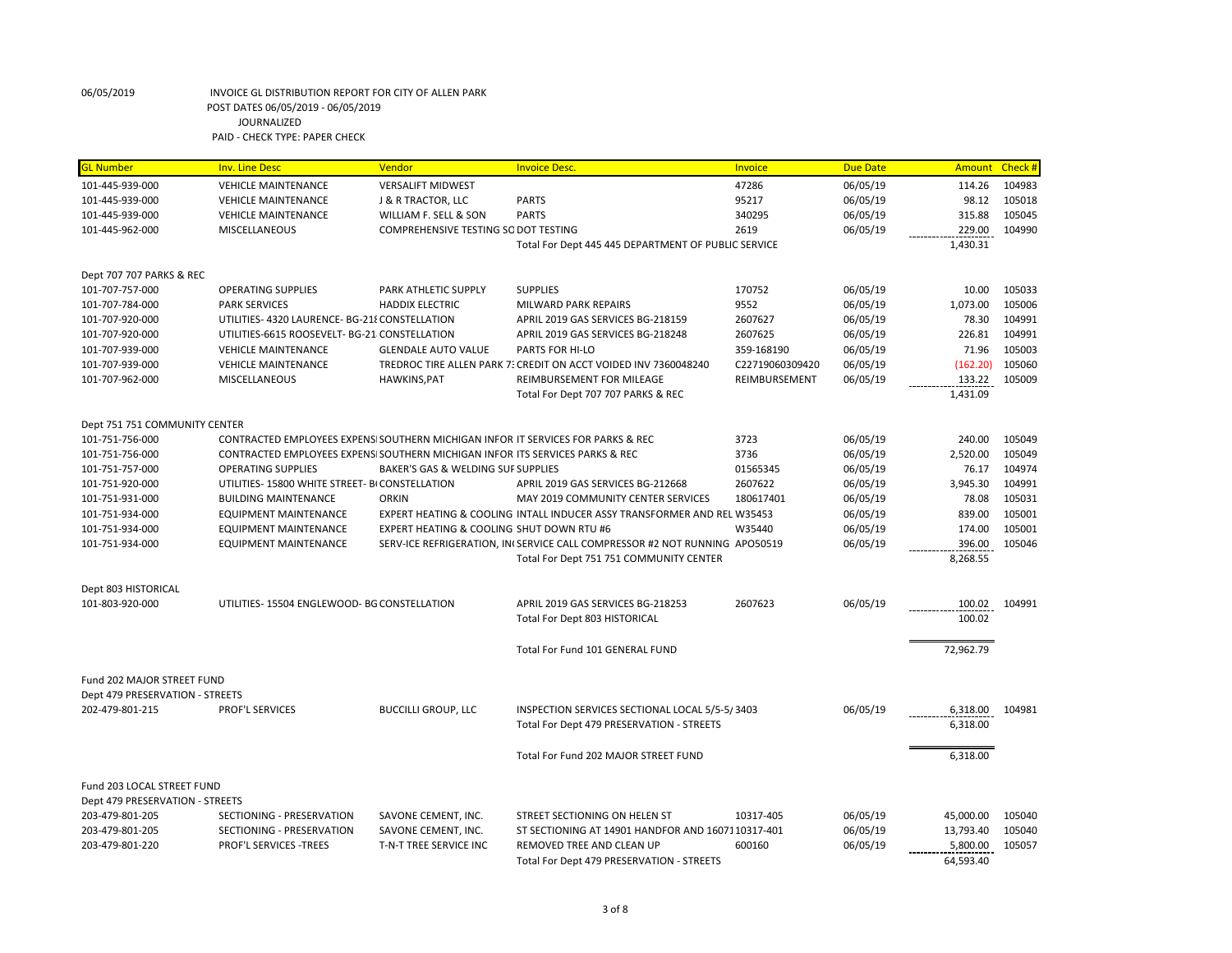| <b>GL Number</b>                 | <b>Inv. Line Desc</b>                                                        | Vendor                                         | <b>Invoice Desc.</b>                                           | Invoice       | <b>Due Date</b> | Amount Check # |        |
|----------------------------------|------------------------------------------------------------------------------|------------------------------------------------|----------------------------------------------------------------|---------------|-----------------|----------------|--------|
|                                  |                                                                              |                                                |                                                                |               |                 |                |        |
|                                  |                                                                              |                                                | Total For Fund 203 LOCAL STREET FUND                           |               |                 | 64,593.40      |        |
| Fund 226 RUBBISH FUND            |                                                                              |                                                |                                                                |               |                 |                |        |
| Dept 450 450 RUBBISH             |                                                                              |                                                |                                                                |               |                 |                |        |
| 226-450-817-000                  | <b>WASTE DISPOSAL</b>                                                        | SAVONE CEMENT, INC.                            | GARBAGE REMOVAL FROM AP DPS YARD                               | 10317-406     | 06/05/19        | 16,750.00      | 105040 |
| 226-450-817-000                  | <b>WASTE DISPOSAL</b>                                                        | SIGN SPECIALTIES                               | <b>VINYL COMPOST STICKERS</b>                                  | COMPOST 2019  | 06/05/19        | 375.00         | 105048 |
| 226-450-819-000                  | <b>WASTE DISPOSAL</b>                                                        | RIVERVIEW, CITY OF                             | APRIL 2019 DEMO                                                | 83413         | 06/05/19        | 83.43          | 105039 |
| 226-450-819-000                  | <b>WASTE DISPOSAL</b>                                                        | RIVERVIEW, CITY OF                             | APRIL 2019 CIAP SERVICES                                       | 83141         | 06/05/19        | 102.31         | 105039 |
| 226-450-819-000                  | <b>WASTE DISPOSAL</b>                                                        | RIVERVIEW, CITY OF                             | APRIL 2019 WOOD DISPOSAL                                       | 83415         | 06/05/19        | 427.57         | 105039 |
|                                  |                                                                              |                                                | Total For Dept 450 450 RUBBISH                                 |               |                 | 17,738.31      |        |
|                                  |                                                                              |                                                |                                                                |               |                 |                |        |
|                                  |                                                                              |                                                | Total For Fund 226 RUBBISH FUND                                |               |                 | 17,738.31      |        |
| Fund 249 BUILDING FUND           |                                                                              |                                                |                                                                |               |                 |                |        |
| Dept 000                         |                                                                              |                                                |                                                                |               |                 |                |        |
| 249-000-607-000                  | <b>FEES REVENUE</b>                                                          | <b>BASTION, RANDOLPH</b>                       | REFUND ON CANCELLED RENTAL REGISTRATION REFUND                 |               | 06/05/19        | 175.00         | 104975 |
| 249-000-607-000                  | <b>FEES REVENUE</b>                                                          |                                                | MICHIGAN MECHANICAL VEN REFUND ON PERMITS PE190253/190254      | <b>REFUND</b> | 06/05/19        | 230.00         | 105026 |
| 249-000-607-000                  | <b>FEES REVENUE</b>                                                          | PIETKA, THOMAS                                 | REFUND ON REGRISTRATION FEE 17348 BERT                         | <b>REFUND</b> | 06/05/19        | 175.00         | 105035 |
| 249-000-607-000                  | <b>FEES REVENUE</b>                                                          | SMITH, RICHARD & DENISE                        | REFUND ON REGISTERED RENTAL 10069 RUTH REFUND                  |               | 06/05/19        | 175.00         | 105051 |
|                                  |                                                                              |                                                | Total For Dept 000                                             |               |                 | 755.00         |        |
| Dept 371 371 BUILDING DEPARTMENT |                                                                              |                                                |                                                                |               |                 |                |        |
| 249-371-728-000                  | <b>OFFICE SUPPLIES</b>                                                       | ASADOORIAN FAMILY PRINT SUPPLIES FOR BLDG DEPT |                                                                | 15100         | 06/05/19        | 88.00          | 104972 |
| 249-371-821-000                  | MECHANICAL INSPECTIONS                                                       | CARNILL, STEVE                                 | MAY 2019 MECHANICAL INSPECTIONS                                | MAY 2019      | 06/05/19        | 2,967.30       | 104985 |
| 249-371-821-000                  | MECHANICAL INSPECTIONS                                                       |                                                | MECHANICAL SAFETY & CONS MAY 2019 FINAL MECHANICAL INSPECTIONS | MAY 2019      | 06/05/19        | 880.00         | 105025 |
| 249-371-822-000                  | PLUMBING INSPECTIONS                                                         | HALASH, JEROME                                 | MAY 2019 PLUMBING INSPECTIONS                                  | MAY 2019      | 06/05/19        | 1,413.30       | 105007 |
| 249-371-853-000                  | <b>TELEPHONE TABLETS</b>                                                     | <b>VERIZON WIRELESS</b>                        | BLDG/ORDINANCE TABLETS 4/11/19-5/10/19                         | 9829908483    | 06/05/19        | 108.12         | 105061 |
| 249-371-935-000                  | COMPUTER SOFTWARE MAINTENA SOUTHERN MICHIGAN INFOR IT SERVICES BUILDING DEPT |                                                |                                                                | 3703          | 06/05/19        | 80.00          | 105049 |
|                                  |                                                                              |                                                | Total For Dept 371 371 BUILDING DEPARTMENT                     |               |                 | 5,536.72       |        |
|                                  |                                                                              |                                                | Total For Fund 249 BUILDING FUND                               |               |                 | 6,291.72       |        |
| Fund 250 DDA OPERATING           |                                                                              |                                                |                                                                |               |                 |                |        |
| Dept 000                         |                                                                              |                                                |                                                                |               |                 |                |        |
| 250-000-716-000                  | <b>MEDICAL</b>                                                               | KIBBY, JENNIFER                                | REIMBURSEMENT FOR MAY 2019 BC SERVICES REIMBURSEMENT           |               | 06/05/19        | 989.64         | 105020 |
| 250-000-716-000                  | <b>MEDICAL</b>                                                               | KIBBY, JENNIFER                                | REIMBURSEMENT FOR JUNE 2019 BC SERVICES REIMBURSEMENT          |               | 06/05/19        | 989.64         | 105020 |
| 250-000-718-000                  | <b>OPTICAL</b>                                                               | KIBBY, JENNIFER                                | REIMBURSEMENT FOR MAY 2019 BC SERVICES REIMBURSEMENT           |               | 06/05/19        | 13.00          | 105020 |
| 250-000-718-000                  | <b>OPTICAL</b>                                                               | KIBBY, JENNIFER                                | REIMBURSEMENT FOR JUNE 2019 BC SERVICES REIMBURSEMENT          |               | 06/05/19        | 13.00          | 105020 |
| 250-000-720-000                  | <b>DENTAL</b>                                                                | KIBBY, JENNIFER                                | REIMBURSEMENT FOR MAY 2019 BC SERVICES REIMBURSEMENT           |               | 06/05/19        | 28.86          | 105020 |
| 250-000-720-000                  | <b>DENTAL</b>                                                                | KIBBY, JENNIFER                                | REIMBURSEMENT FOR JUNE 2019 BC SERVICES REIMBURSEMENT          |               | 06/05/19        | 28.86          | 105020 |
| 250-000-931-000                  | <b>BUILDING MAINTENANCE</b>                                                  | PROPERTY MANAGEMENT                            | DDA APRIL 2019 CLEANING SERVICES                               | 9756          | 06/05/19        | 30.00          | 105038 |
| 250-000-931-000                  | <b>BUILDING MAINTENANCE</b>                                                  | PROPERTY MANAGEMENT                            | MAY 2019 DDA OFFICE CLEANING SERVICES                          | 9755          | 06/05/19        | 30.00          | 105038 |
| 250-000-960-000                  | MARKETING/PROMOTIONS                                                         | <b>BLANCHARD, VICKI</b>                        | <b>VENDOR REFUND ON PETALS &amp; PETS</b>                      | <b>REFUND</b> | 06/05/19        | 10.00          | 104978 |
| 250-000-960-000                  | MARKETING/PROMOTIONS                                                         | BRAMBLE, JENNIFER                              | <b>VENDOR REFUND ON PETALS &amp; PETS</b>                      | <b>REFUND</b> | 06/05/19        | 10.00          | 104979 |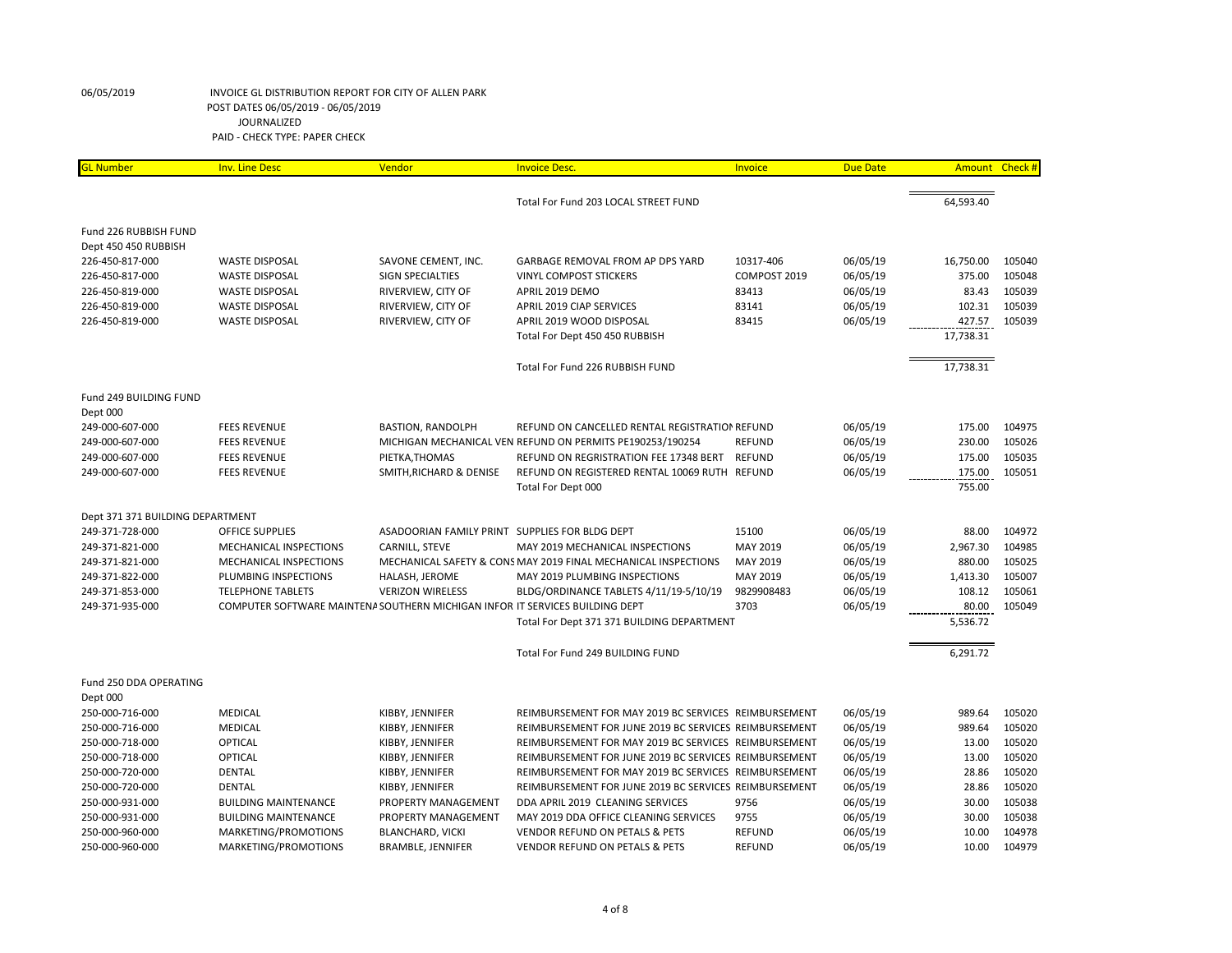| <b>GL Number</b>              | <b>Inv. Line Desc</b>                           | Vendor                                         | <b>Invoice Desc.</b>                                             | Invoice       | <b>Due Date</b> | Amount    | Check # |
|-------------------------------|-------------------------------------------------|------------------------------------------------|------------------------------------------------------------------|---------------|-----------------|-----------|---------|
| 250-000-960-000               | MARKETING/PROMOTIONS                            | <b>DIGITAL SOLUTIONS</b>                       | <b>CREATE WORDPRESS WEBSITE</b>                                  | 1378-26147    | 06/05/19        | 750.00    | 104997  |
| 250-000-960-000               | MARKETING/PROMOTIONS                            | THE HAYBALL GROUP, LLC                         | <b>CAR SHOW SAFETY VEST</b>                                      | 125996        | 06/05/19        | 63.25     | 105010  |
| 250-000-960-000               | MARKETING/PROMOTIONS                            | HAZEL, DIANNA                                  | <b>VENDOR REFUND ON PETALS &amp; PETS</b>                        | <b>REFUND</b> | 06/05/19        | 10.00     | 105011  |
| 250-000-960-000               | MARKETING/PROMOTIONS                            | HUFF, MAGGIE                                   | <b>VENDOR REFUND ON PETALS &amp; PETS</b>                        | <b>REFUND</b> | 06/05/19        | 10.00     | 105014  |
| 250-000-960-000               | MARKETING/PROMOTIONS                            | HUNT, MATTHEW                                  | <b>VENDOR REFUND ON PETALS &amp; PETS</b>                        | <b>REFUND</b> | 06/05/19        | 10.00     | 105015  |
| 250-000-960-000               | MARKETING/PROMOTIONS                            | KAMIN, KRISTIN                                 | <b>VENDOR REFUND ON PETALS &amp; PETS</b>                        | <b>REFUND</b> | 06/05/19        | 10.00     | 105019  |
| 250-000-960-000               | MARKETING/PROMOTIONS                            | MCGILL, NICOLE                                 | <b>VENDOR REFUND ON PETALS &amp; PETS</b>                        | <b>REFUND</b> | 06/05/19        | 10.00     | 105024  |
| 250-000-960-000               | MARKETING/PROMOTIONS                            | SOMMERS, DAWN                                  | <b>VENDOR REFUND ON PETALS &amp; PETS</b>                        | <b>REFUND</b> | 06/05/19        | 10.00     | 105052  |
| 250-000-960-000               | MARKETING/PROMOTIONS                            | ALLEGRA MARKETING                              | <b>CAR SHOW POSTERS</b>                                          | 7472          | 06/05/19        | 114.20    | 105066  |
| 250-000-960-000               | MARKETING/PROMOTIONS                            | ZABIK, DAWN                                    | <b>VENDOR REFUND ON PETALS &amp; PETS</b>                        | <b>REFUND</b> | 06/05/19        | 10.00     | 105068  |
| 250-000-960-000               | MARKETING/PROMOTIONS                            | ZAJAC, KATHERINE                               | <b>VENDOR REFUND ON PETALS &amp; PETS</b>                        | <b>REFUND</b> | 06/05/19        | 10.00     | 105069  |
| 250-000-962-000               | <b>MISCELLANEOUS</b>                            |                                                | GIAMMANCO CONCRETE CUT CONCRETE CUTTING ON 2 SIDEWALK LOCATION 1 |               | 06/05/19        | 350.00    | 105002  |
|                               |                                                 |                                                | Total For Dept 000                                               |               |                 | 3,500.45  |         |
|                               |                                                 |                                                | Total For Fund 250 DDA OPERATING                                 |               |                 | 3,500.45  |         |
| Fund 271 LIBRARY              |                                                 |                                                |                                                                  |               |                 |           |         |
| Dept 000                      |                                                 |                                                |                                                                  |               |                 |           |         |
| 271-000-728-000               | <b>OFFICE SUPPLIES</b>                          | LOWER HURON SUPPLY CO. SUPPLIES FOR LIBRARY    |                                                                  | 434693        | 06/05/19        | 293.10    | 105023  |
| 271-000-757-000               | <b>OPERATING SUPPLIES</b>                       | <b>BISHOP, MONICA</b>                          | REIMBURSEMENT ON SUPPLIES FOR GARDEN C REIMBURSEMENT             |               | 06/05/19        | 80.91     | 104977  |
| 271-000-757-000               | <b>OPERATING SUPPLIES</b>                       | D & L GARDEN CENTER, INC. SUPPLIES FOR LIBRARY |                                                                  | 96715         | 06/05/19        | 35.96     | 104995  |
| 271-000-757-000               | <b>OPERATING SUPPLIES</b>                       | SWINEHART, BRANDI                              | REIMBURSEMENT FOR PROGRAM SUPPLIES                               | REIMBURSMENT  | 06/05/19        | 106.26    | 105056  |
| 271-000-827-000               | <b>LIBRARY SERVICES</b>                         | THE LIBRARY NETWORK                            | CISCO MERAKI CONTROLER LISC 3YR RENEWAL 64155                    |               | 06/05/19        | 198.80    | 105058  |
| 271-000-828-000               | <b>MATERIALS</b>                                | BESTSELLERS AUDIO, LLC                         | AUDIOBOOKS FOR LIBRARY                                           | 7262          | 06/05/19        | 29.90     | 104976  |
| 271-000-828-000               | <b>MATERIALS</b>                                | <b>NINER ERICA</b>                             | REIMBURSEMENT FOR DVD                                            | REIMBURSMENT  | 06/05/19        | 377.16    | 105030  |
| 271-000-920-000               | UTILITIES-8100 ALLEN RD- BG-2182 CONSTELLATION  |                                                | APRIL 2019 GAS SERVICES BG-218250                                | 2607624       | 06/05/19        | 348.30    | 104991  |
| 271-000-920-000               | UTILITIES-8100 ALLEN RD- BG-2182 CONSTELLATION  |                                                | MARCH 2019 GAS SERVICES BG-218250                                | 2590836       | 06/05/19        | 597.29    | 104991  |
| 271-000-931-000               | <b>BUILDING MAINTENANCE</b>                     | D & L GARDEN CENTER, INC. SUPPLIES             |                                                                  | 96804         | 06/05/19        | 134.90    | 104995  |
| 271-000-931-000               | <b>BUILDING MAINTENANCE</b>                     | <b>STEVEN M YOPS</b>                           | SEASONAL CHANGEOVER ALLEN PARK LIBRARY 0138                      |               | 06/05/19        | 1,004.00  | 105054  |
| 271-000-931-000               | <b>BUILDING MAINTENANCE</b>                     | <b>STEVEN M YOPS</b>                           | SERVICE CALL LIBRARY NO AC                                       | 0146          | 06/05/19        | 2,940.00  | 105054  |
| 271-000-934-000               | <b>EQUIPMENT MAINTENANCE</b>                    | SOUTHERN MICHIGAN INFOR IT SERVICES LIBRARY    |                                                                  | 3706          | 06/05/19        | 160.00    | 105049  |
|                               |                                                 |                                                | Total For Dept 000                                               |               |                 | 6,306.58  |         |
|                               |                                                 |                                                | Total For Fund 271 LIBRARY                                       |               |                 | 6,306.58  |         |
|                               |                                                 |                                                |                                                                  |               |                 |           |         |
| Fund 401 CAPITAL PROJECT FUND |                                                 |                                                |                                                                  |               |                 |           |         |
| Dept 000                      |                                                 |                                                |                                                                  |               |                 |           |         |
| 401-000-985-003               | CAPITAL OUTLAY - PUBLIC WORKS VERSALIFT MIDWEST |                                                | FURNISH & INSTALL PACKAGE ON DPS 2020 FR J32375                  |               | 06/05/19        | 57,653.00 | 104984  |
| 401-000-985-004               | CAPITAL OUTLAY - PARKS & REC                    | MILLER LANDSERVICES LLC                        | FENCE INSTALL MILLWARD PARK                                      | R-CF1128-2019 | 06/05/19        | 2,700.00  | 105028  |
|                               |                                                 |                                                | Total For Dept 000                                               |               |                 | 60,353.00 |         |
|                               |                                                 |                                                | Total For Fund 401 CAPITAL PROJECT FUND                          |               |                 | 60,353.00 |         |
|                               |                                                 |                                                |                                                                  |               |                 |           |         |

Fund 592 WATER & SEWER Dept 000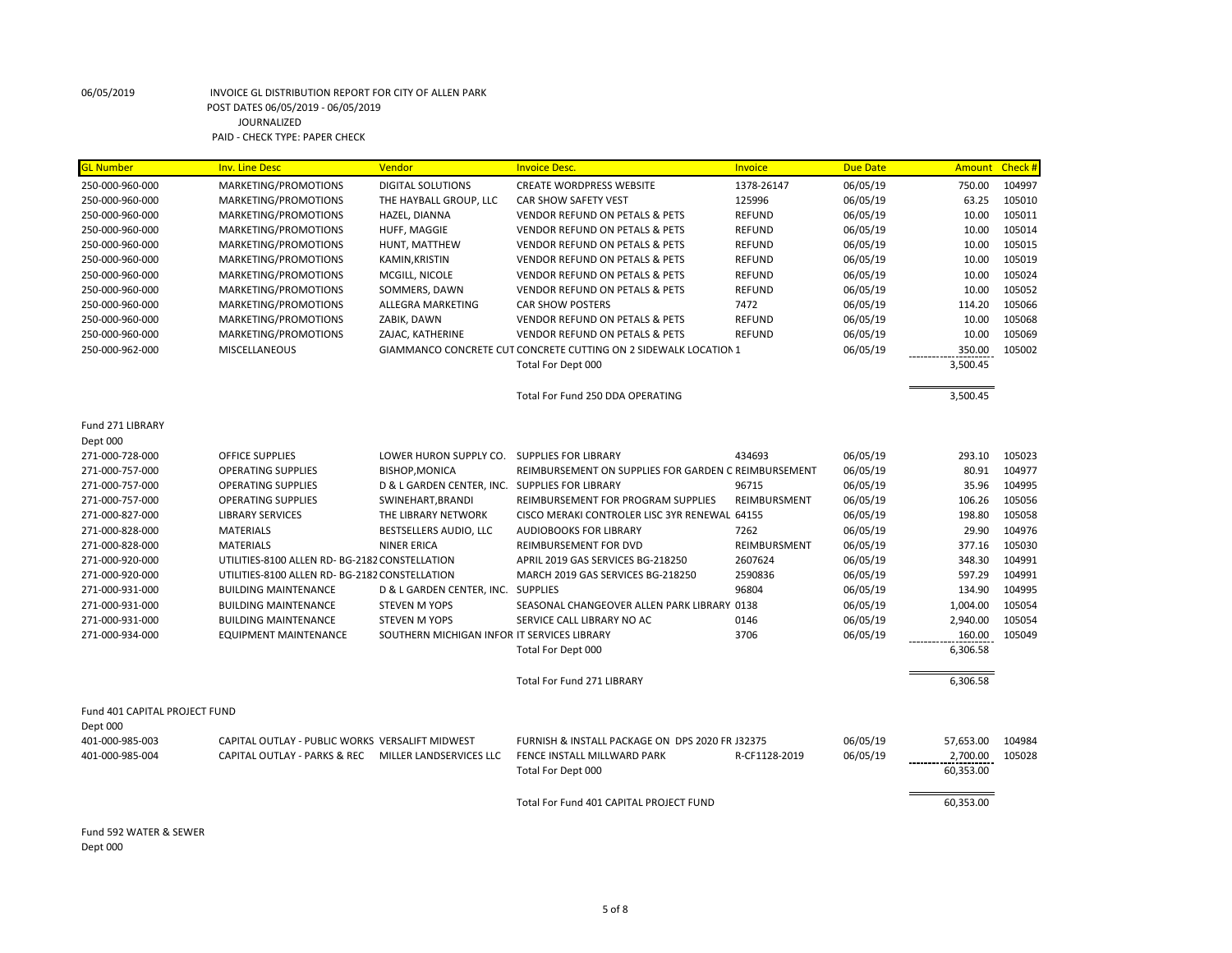| <b>GL Number</b>   | <b>Inv. Line Desc</b>            | <b>Vendor</b>                                         | <b>Invoice Desc.</b>                             | <b>Invoice</b> | Due Date | Amount    | Check # |
|--------------------|----------------------------------|-------------------------------------------------------|--------------------------------------------------|----------------|----------|-----------|---------|
| 592-000-275-000    | 10-WATER                         | <b>CENTURY 21 RIVERPOINTE</b>                         | DOUBLE PMT MADE ON FINAL 14979 UNIVERSI REFUND   |                | 06/05/19 | 510.13    | 105029  |
|                    |                                  |                                                       | Total For Dept 000                               |                |          | 510.13    |         |
| Dept 600 WATER     |                                  |                                                       |                                                  |                |          |           |         |
| 592-600-873-000    | <b>MAIN MAINTENANCE</b>          | D & L GARDEN CENTER, INC.                             | <b>SUPPLIES</b>                                  | 97075          | 06/05/19 | 28.00     | 104995  |
| 592-600-939-000    | <b>VEHICLE MAINTENANCE</b>       | <b>WADDLE'S TIRE SERVICE</b>                          | <b>TIRE SERVICES</b>                             | 192124         | 06/05/19 | 683.00    | 105065  |
|                    |                                  |                                                       | Total For Dept 600 WATER                         |                |          | 711.00    |         |
| Dept 601 601 SEWER |                                  |                                                       |                                                  |                |          |           |         |
| 592-601-745-200    | <b>PAVEMENT REPAIRS</b>          | SAVONE CEMENT, INC.                                   | WATER MAIN BREAK PAVEMENT REPAIR AT RO 10317-403 |                | 06/05/19 | 5,331.25  | 105040  |
| 592-601-745-300    | STORM/CB MAINTENANCE             | SAVONE CEMENT, INC.                                   | MISC REMOVE DRIVEWAY PAVEMENT AND REP 10317-402  |                | 06/05/19 | 8,565.00  | 105040  |
| 592-601-822-000    | <b>COMPUTER SERVICE MAINT</b>    | <b>SEE CLICK FIX</b>                                  | CONNECT ANNUAL LISC 6/10/19-6/9/20               | 2017-2086      | 06/05/19 | 4,866.75  | 105044  |
| 592-601-822-000    | <b>COMPUTER SERVICE MAINT</b>    | SOUTHERN MICHIGAN INFOR IT SERVICES DPS               |                                                  | 3704           | 06/05/19 | 640.00    | 105049  |
| 592-601-822-000    | <b>COMPUTER SERVICE MAINT</b>    | SOUTHERN MICHIGAN INFOR IT SERVICES DPS               |                                                  | 3722           | 06/05/19 | 80.00     | 105049  |
| 592-601-822-000    | <b>COMPUTER SERVICE MAINT</b>    | SOUTHERN MICHIGAN INFOR IT SERVICES DPS               |                                                  | 3733           | 06/05/19 | 280.00    | 105049  |
| 592-601-907-300    | <b>EXCESS FLOW- WAYNE COUNTY</b> | <b>DUWA</b>                                           | MAY 2019 FIXED EXCESS                            | 0000300276     | 06/05/19 | 52,872.00 | 104998  |
| 592-601-908-000    | <b>IWC CHARGES- DETROIT</b>      | <b>GREAT LAKES WATER AUTHOLAPRIL 2019 IWC CHARGES</b> |                                                  | APRILIWC       | 06/05/19 | 1,612.35  | 104996  |
| 592-601-927-060    | SEWAGE DISPOSAL- WAYNE COUN DUWA |                                                       | APRIL 2019 SEWAGE CHARGES                        | APRILSEWAGE    | 06/05/19 | 47,696.25 | 104999  |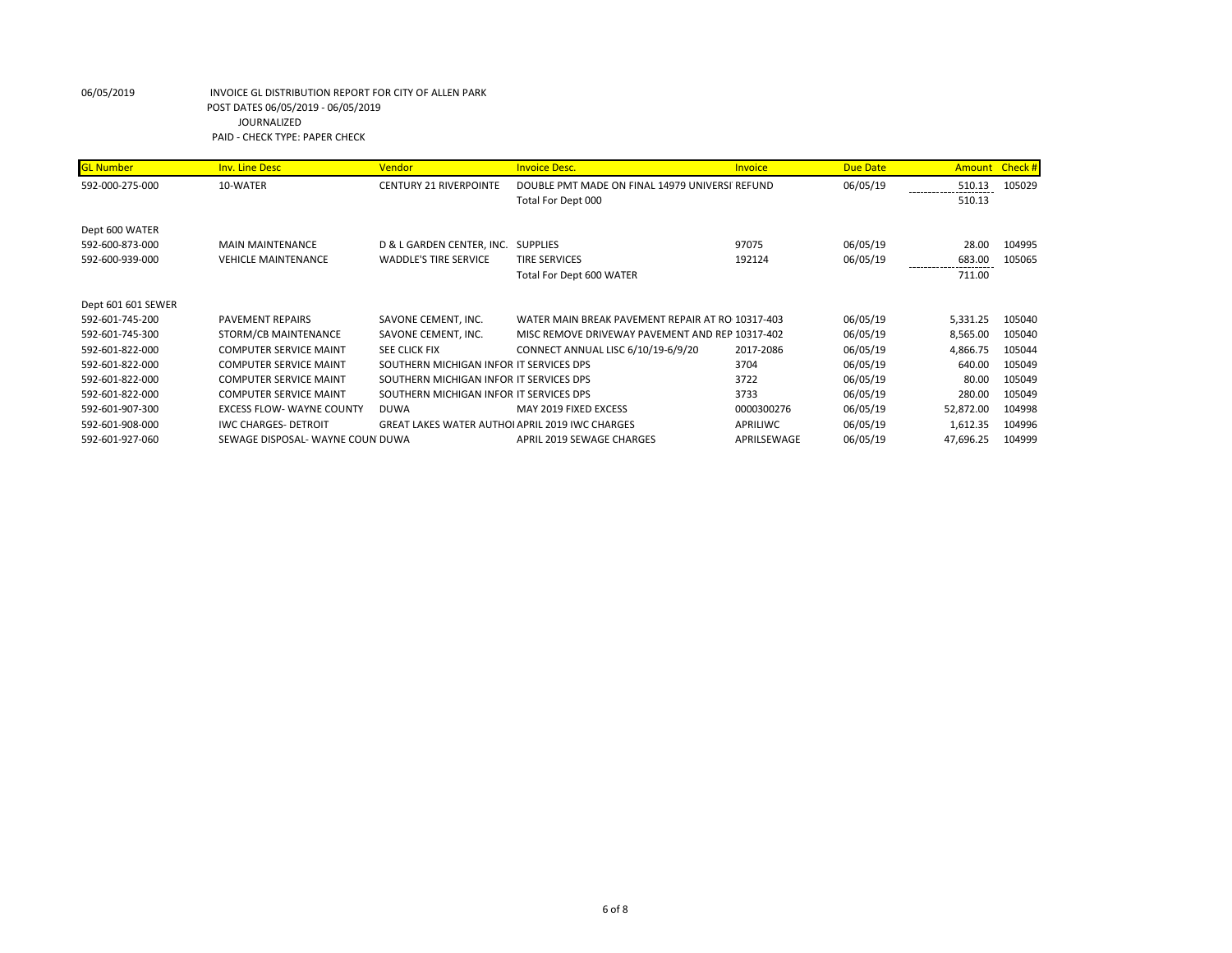| <b>GL Number</b>          | <b>Inv. Line Desc</b>                        | Vendor                                           | <b>Invoice Desc.</b>                                                                         | Invoice             | <b>Due Date</b> | Amount     | Check# |
|---------------------------|----------------------------------------------|--------------------------------------------------|----------------------------------------------------------------------------------------------|---------------------|-----------------|------------|--------|
| 592-601-940-500           |                                              |                                                  | FAIRLANE/INDEPNCE MKT STATION SECURITY CENTRAL PROTECTI BURG/FIRE CELL BACKUP 6/1/19-6/30/19 | 5071964             | 06/05/19        | 39.95      | 105043 |
| 592-601-951-000           | <b>ENGINEERING CONSULTANTS</b>               | <b>C.E. RAINES COMPANY</b>                       | JOB AP-01 GENERAL PROJECTS                                                                   | 16062               | 06/05/19        | 208.40     | 104988 |
| 592-601-986-000           | CAPITAL OUTLAY-SEWERS                        | LIQUI-FORCE SERVICES USA                         | 2018 REHAB REINSTATEMENT OF PIPE PREPARA 1575521                                             |                     | 06/05/19        | 17,456.00  | 105022 |
|                           |                                              |                                                  | Total For Dept 601 601 SEWER                                                                 |                     |                 | 139,647.95 |        |
|                           |                                              |                                                  |                                                                                              |                     |                 |            |        |
| Dept 603 603 BASIN        |                                              |                                                  |                                                                                              |                     |                 |            |        |
| 592-603-853-000           | <b>TELEPHONE BASIN</b>                       | <b>VERIZON WIRELESS</b>                          | BASIN SERVICES 4/24/19-5/23/19                                                               | 9830749364          | 06/05/19        | 50.04      | 105064 |
| 592-603-920-000           | UTILITIES-14500 MORAN APT#2-BC CONSTELLATION |                                                  | APRIL 2019 GAS SERVICES BG-218251                                                            | 2607628             | 06/05/19        | 0.00       | 104991 |
| 592-603-920-000           | UTILITIES-14500 MORAN BG-21825 CONSTELLATION |                                                  | APRIL 2019 GAS SERVICES BG-218252                                                            | 26076198            | 06/05/19        | 433.81     | 104991 |
| 592-603-939-000           | <b>VEHICLE MAINTENANCE</b>                   | <b>GLENDALE AUTO VALUE</b>                       | <b>PARTS</b>                                                                                 | 359-168528          | 06/05/19        | 19.18      | 105003 |
|                           |                                              |                                                  | Total For Dept 603 603 BASIN                                                                 |                     |                 | 503.03     |        |
|                           |                                              |                                                  | Total For Fund 592 WATER & SEWER                                                             |                     |                 | 141,372.11 |        |
| Fund 701 TRUST AND AGENCY |                                              |                                                  |                                                                                              |                     |                 |            |        |
| Dept 000                  |                                              |                                                  |                                                                                              |                     |                 |            |        |
| 701-000-242-000           | <b>CITY FESTIVITIES ESCROW</b>               | <b>OUTFRONT MEDIA</b>                            | BILLBOARD SIGN FOR 2019 ST FAIR                                                              | <b>ST FAIR 2019</b> | 06/05/19        | 1,600.00   | 104986 |
| 701-000-242-000           | <b>CITY FESTIVITIES ESCROW</b>               | MICHIGAN FESTIVALS & EVEN FESTIVAL EVENT RENEWAL |                                                                                              | 30178               | 06/05/19        | 225.00     | 105027 |
| 701-000-242-000           | <b>CITY FESTIVITIES ESCROW</b>               | TRENTON, CITY OF                                 | SPECIAL NEEDS CAMP REIMBURSEMENT FOR TV REIMBURSEMENT                                        |                     | 06/05/19        | 600.00     | 105059 |
| 701-000-245-000           | <b>PARKS &amp; RECREATION ESCROW</b>         | PIONEER MANUFACTURING C SUPPLIES                 |                                                                                              | 719874              | 06/05/19        | 40.00      | 105036 |
| 701-000-246-500           | <b>ENGINEERING ESCROW</b>                    | C.E. RAINES COMPANY                              | JOB AP-119 WOW FOR 3260 FAIRLANE DRIVE                                                       | 16112               | 06/05/19        | 880.00     | 104988 |
| 701-000-246-500           | <b>ENGINEERING ESCROW</b>                    | C.E. RAINES COMPANY                              | JOB AP-01 GENERAL PROJECTS                                                                   | 16062               | 06/05/19        | 1,788.00   | 104988 |
| 701-000-246-500           | <b>ENGINEERING ESCROW</b>                    | <b>C.E. RAINES COMPANY</b>                       | JOB AP-95 WOW AP NORTH- FORD MOTOR CO 16111                                                  |                     | 06/05/04        | 80.00      | 104988 |
| 701-000-246-500           | <b>ENGINEERING ESCROW</b>                    | C.E. RAINES COMPANY                              | JOB AP-57 FAIRLANE GREEN OUTLOT T                                                            | 16108               | 06/05/19        | 108.00     | 104988 |
| 701-000-246-500           | <b>ENGINEERING ESCROW</b>                    | <b>C.E. RAINES COMPANY</b>                       | JOB AP-65 TOWNEPLACE SUITES                                                                  | 16109               | 06/05/19        | 640.00     | 104988 |
| 701-000-246-500           | <b>ENGINEERING ESCROW</b>                    | <b>C.E. RAINES COMPANY</b>                       | JOB AP-75 CHICK FILA SITE PLAN REVIEW                                                        | 16068               | 06/05/19        | 108.00     | 104988 |
| 701-000-246-500           | <b>ENGINEERING ESCROW</b>                    | C.E. RAINES COMPANY                              | JOB AP-94 WOW AP SOUTH/FORD MOTOR                                                            | 16110               | 06/05/19        | 828.95     | 104988 |
| 701-000-249-000           | <b>FLOWER BED ESCROW</b>                     | PAGE, JEFFREY                                    | REIMBURSEMENT FOR 2019 ADOPT A BED FLO\ REIMBURSEMENT                                        |                     | 06/05/19        | 2,544.24   | 105032 |
|                           |                                              |                                                  | Total For Dept 000                                                                           |                     |                 | 9,442.19   |        |
|                           |                                              |                                                  |                                                                                              |                     |                 |            |        |
|                           |                                              |                                                  | Total For Fund 701 TRUST AND AGENCY                                                          |                     |                 | 9,442.19   |        |